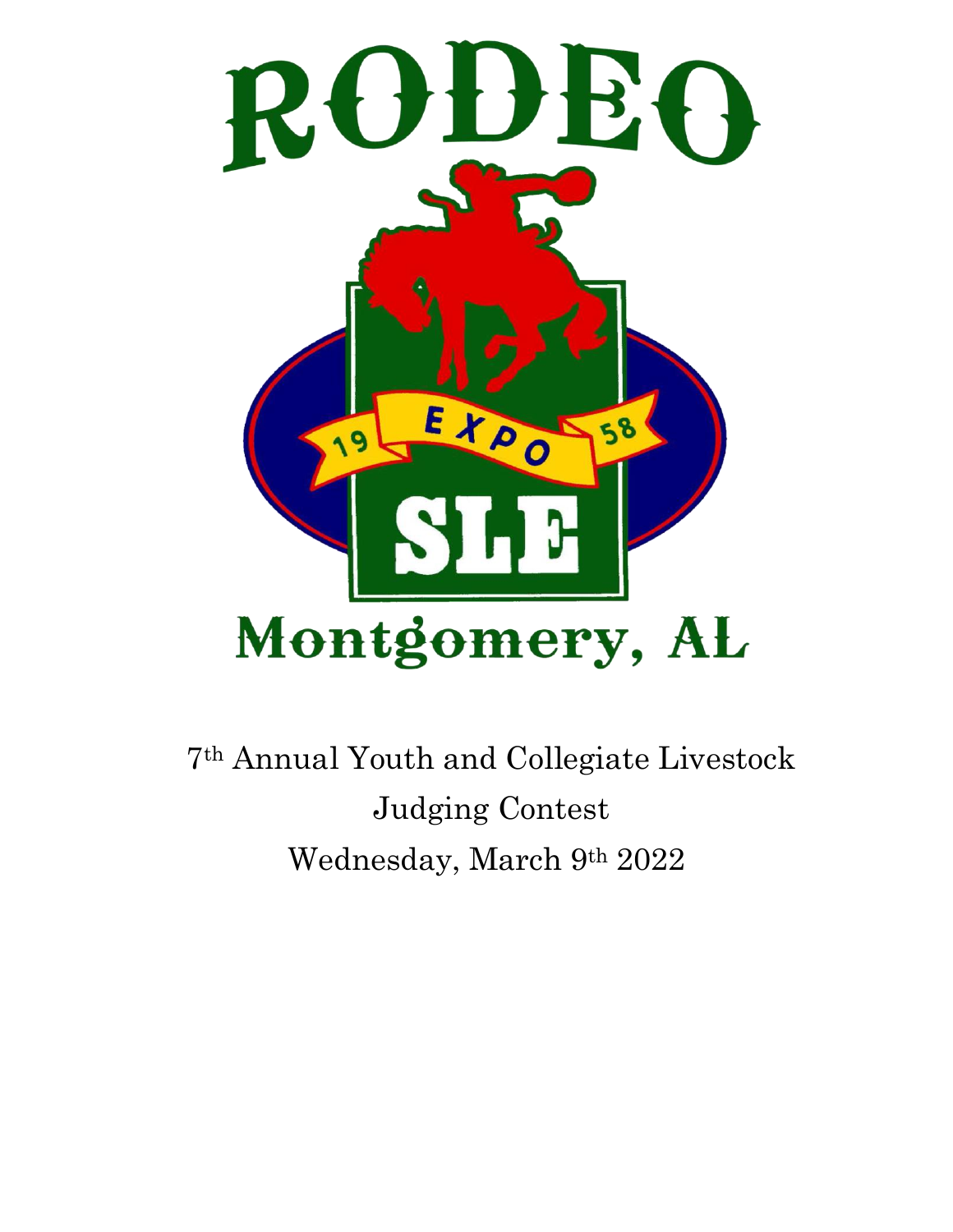## 2022 Southeastern Livestock Expo Livestock Judging Contest

Wednesday, March 9th 2022 Garrett Coliseum Complex 1555 Federal Drive Montgomery, Alabama 36107

### **GENERAL RULES**

1.) ELIGIBILITY:

Competition is open to Youth, 4-H and FFA Members, and Agricultural Colleges in the United States. There is no limit on the number of teams that may come from a State, 4-H Club, or FFA Chapter, or University or College.

**Junior 4-H/FFA Division:** 4-H and FFA members that are between 9 and 13 years old on January 1, 2022

**Senior 4-H/FFA Division:** 4-H and FFA members that are between 14 and 19 years old on January 1, 2022

**NOTE**: Even if a Senior 4-H/FFA Division Participant has judged at the National 4-H Livestock Judging Contest (NAILE-Louisville, KY) or the National FFA Livestock Evaluation CDE (National FFA Convention-Indianapolis, IN) they **ARE STILL**  eligible to judge in the SLE Senior 4-H/FFA Livestock Judging Contest as long as they meet the age requirement stated above.

**AGAIN in 2022** – The **2022 Alabama State FFA Livestock Evaluation CDE** will be held simultaneously as part of the Senior 4-H/FFA Division. The High Teams and Individuals will be announced and be eligible to represent Alabama FFA at their respective National Level FFA Contests. A FFA Chapter may have as many Teams and or Individuals as they wish compete, but they must identify the Team (with 3 or 4 members) that is representing the Chapter in the Alabama State FFA Livestock Evaluation CDE. **Special Note:** Any Alabama FFA member (individual or team) that has competed in a past National FFA Livestock Evaluation CDE Contest at the National FFA Convention will no longer be eligible to compete in the Alabama State FFA Livestock Evaluation CDE Contest, but may compete in the SLE Senior 4-H/FFA Division.

**Collegiate Division:** This contest is open to Agricultural Colleges in the United States offering a B.S. degree for the regular four year course in Agriculture.

**NEW FOR 2022: If a Minimum of 2 JUNIOR COLLEGE TEAMS registers for the Contest, a separate Junior College Division will be held.**

2.) Entry Fee: **\$20 per person**, online registration and payment is encouraged, but if needed, a check can be provided. **Make check payable to: Southeastern Livestock Exposition.** 

**Mail check to**:

Jason P'Pool Associate Extension Professor -Youth Animal Science 112 Upchurch Hall Auburn University, AL 36849 E-mail: [jrp0039@auburn.edu](mailto:jrp0039@auburn.edu)

#### **Entry Forms and Payment MUST be received by FRIDAY, FEBRUARY 25 th .**

- 3.) **Due to low numbers there will no longer be a Novice Division, BUT those under 4-H age (less than 9 years old as of January 1st 2022) wishing to participate will be eligible to "move up" and compete in the Junior 4-H/FFA Division.**
- 4.) The Junior 4-H/FFA Division and the Senior 4-H/FFA Division will consist of a maximum of ten (10) members per team and a minimum of three (3) members per team with the top three (3) scores constituting the team score. Coaches may choose how you wish to enter your team members in regards to the number of members that you have. States, 4-H Clubs, and FFA Chapters may have multiple teams**. EXCEPTION: Alabama FFA Chapters that are participating in the Alabama State FFA Livestock Evaluation CDE must identify their 3 or 4 member Team.**

**If JUNIOR AGE 4-H/FFA MEMBER wishes to "move up" and enter the SENIOR 4-H/FFA Division that WILL BE ALLOWED.**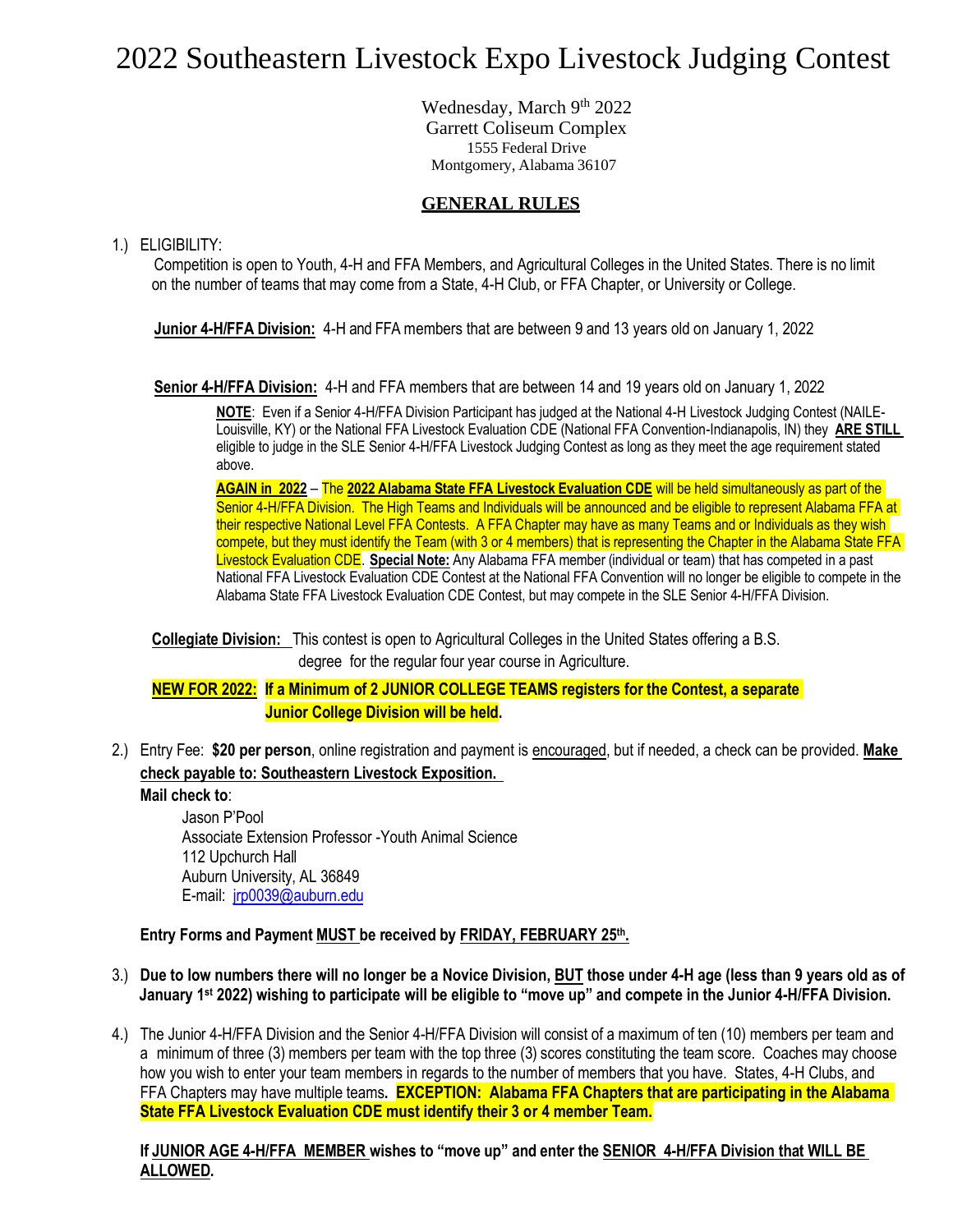- 5.) Each Collegiate Team shall consist of up to six (6) contestants from each college or university. The top five (5) high scoring individuals will constitute the team score. Universities and Colleges may have multiple teams and alternates.
- 6.) CLASSES:

**Junior 4-H/FFA Division:** Will consist of 6 placing classes and 3 sets of 10 questions

**Senior 4-H/FFA Division:** Will consist of 12 placing classes, and 4 sets of oral reasons

**Collegiate Division:** Will consist of 12 placing classes, and 8 sets of oral reasons.

- 7.) Teams are to report to the Garrett Coliseum Lobby (1555 Federal Drive, Montgomery, Alabama 36107) Team check-in/final instructions will take place from 8:00am – 8:30am, with the Contest to start promptly at 8:45am.
- 8.) You **WILL NOT** be able to add Contestants the day of the Contest, but you may substitute.
- 9.) All contestants must have a #2 lead pencils. All contestants must bring their own notebooks or paper for taking notes for oral reasons and questions. Participants will be provided a contestant number that will identify them throughout the duration of the Contest. **Plans are to utilize Scantron Sheets for ALL Divisions.**
- 10.) Since members from a county may be in the same group, please instruct your members about not talking to anyone but a group leader. Talking or conferring during the contest is prohibited. The contestant cannot wear any markings, clothing items or jewelry that reveals identity or area of residency. **Personal communication devices are prohibited**. **Contestants talking to anyone but a group leader may be disqualified.**
- 11.) Contestants will be allowed twelve (12) minutes to evaluate all classes. Signals will be given to start the class and at various intervals to indicate time remaining. When the final signal is given, contestants will turn their back to the class.
- 12.) Lunch will be provided for all contestants during a break period in the contest. Coaches and leaders should plan to meet their contestants at the conclusion of their contests. **REMEMBER, the Junior 4-H/FFA Division will conclude before lunch time and the other Divisions will not conclude until later in the afternoon.**
- 13.) The Executive Committee of the Southeastern Livestock Judging Contest will interpret and enforce all rules contained here within and will rule on any other matters that may occur, of which, their decision will be final.

#### **Questions or need more information:**

Jason P'Pool Jonah Biensch Associate Extension Professor-Youth Animal Science **Professor of Practice-Livestock Judging Coach** 112 Upchurch Hall 201C Upchurch Hall Auburn University, AL 36849 Auburn University, AL 36849 Email: [jrp0039@auburn.edu](mailto:jrp0039@auburn.edu) etti ali etti ali etti ali etti ali etti ali etti ali etti ali etti ali etti ali etti a Cell: 334-703-1047 Cell: 334-740-3984